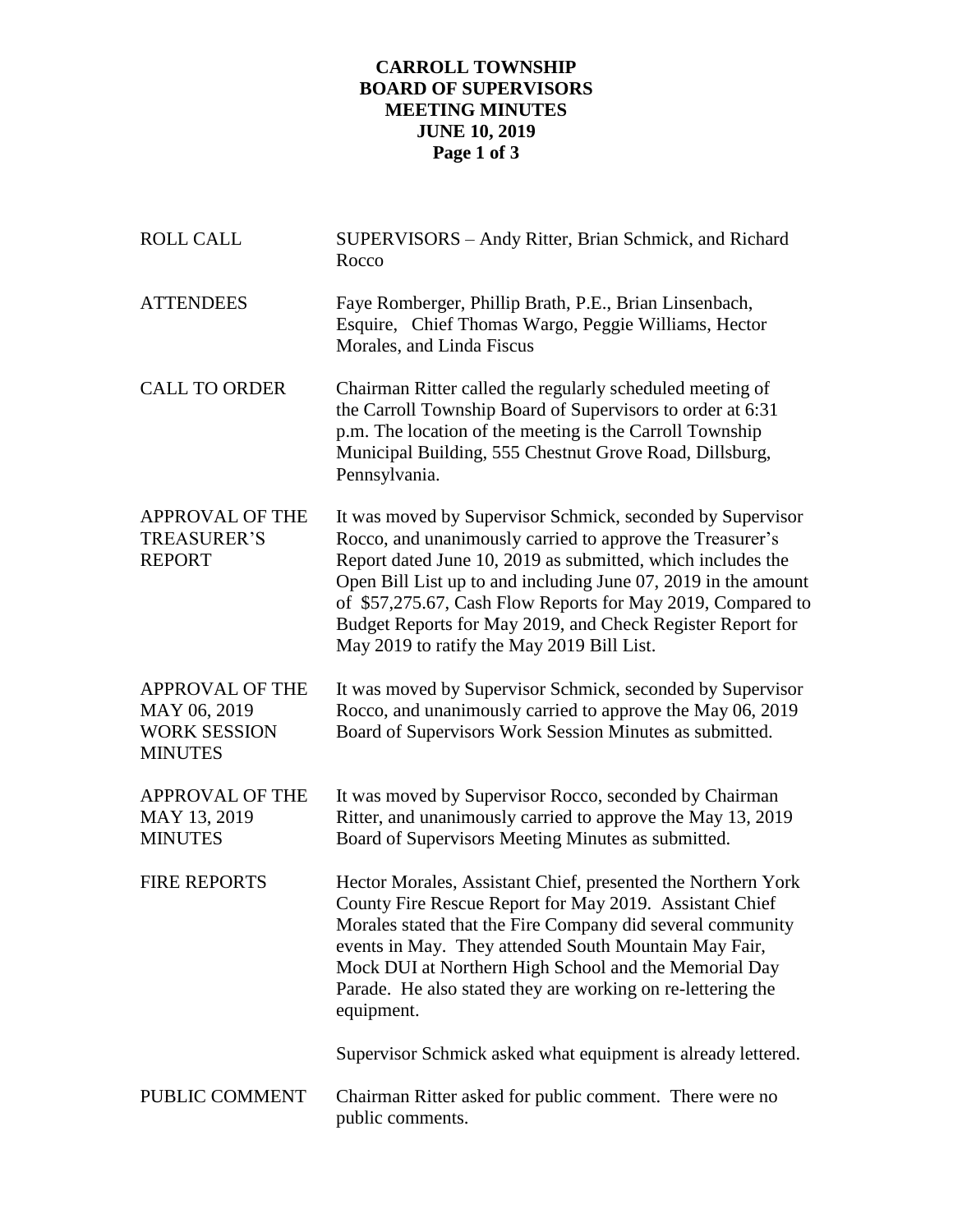## **CARROLL TOWNSHIP BOARD OF SUPERVISORS MEETING MINUTES JUNE 10, 2019 Page 2 of 3**

| <b>ENGINEER</b><br><b>COMMENTS</b>                                                                     | Phillip Brath stated that there is a meeting set up for June 28 <sup>th</sup><br>to discuss the U.S. Rt. 15, Golf Course Road and Range End<br>Road Intersection with PennDOT. At this meeting the<br>following will be discussed:<br>1. Left turns only and/or closure<br>2. Flashing Warning Signs<br>3. Speed Control Signs                                                                          |
|--------------------------------------------------------------------------------------------------------|---------------------------------------------------------------------------------------------------------------------------------------------------------------------------------------------------------------------------------------------------------------------------------------------------------------------------------------------------------------------------------------------------------|
| <b>SOLICITOR</b><br><b>COMMENTS</b>                                                                    | Brian Linsenbach, sitting in for Attorney Stone, stated that he<br>has finalized the Windy Height Development Agreement<br>today.                                                                                                                                                                                                                                                                       |
| <b>JENNIFER LANE</b><br>POOR CONDITIONS                                                                | Chairman Ritter stated that the Township received an email<br>from a resident that lives on Jennifer Lane in Carroll<br>Township. The resident is very upset concerning the condition<br>of Jennifer Lane. He feels that the Township should pull the<br>developer's bond and the Township should do the work.                                                                                          |
|                                                                                                        | Phillip Brath is going to look into increasing the Bond by more<br>than 10% since the Bond will not cover the cost to finish the<br>road.                                                                                                                                                                                                                                                               |
| <b>NEW SHED AT</b><br><b>LOGAN PARK</b>                                                                | It was moved by Chairman Ritter, seconded by Supervisor<br>Schmick, and unanimously carried to authorize a donation of<br>\$2,000.00 to Logan Park Authority. This donation is to be<br>used towards a new shed at Logan Park to house the National<br>Night Out Equipment. This donation will be paid out of the<br>General fund and paid out of line item number 01-454-540<br>(Logan Park Donation). |
| PERMISSION TO<br><b>ADVERTISE FOR</b><br><b>SEALED BIDS</b><br><b>NEW TRASH</b><br><b>CONTRACT</b>     | It was moved by Supervisor Schmick, seconded by Supervisor<br>Rocco, and unanimously carried to authorize the Township<br>Staff to advertise for sealed bids for a new trash hauling<br>contract for five years with an option to extend the contract for<br>three additional years in one-year increments.                                                                                             |
| PERMISSION TO<br><b>MAKE OFFICIAL</b><br><b>OFFERS ON THE</b><br><b>APPRAISED</b><br><b>PROPERTIES</b> | It was moved by Supervisor Rocco, seconded by Supervisor<br>Schmick, and unanimously carried to authorize the Township<br>Solicitor Duane Stone to make an official offer at the fair<br>market value that was shown in the appraisals to the property<br>owners involved.                                                                                                                              |